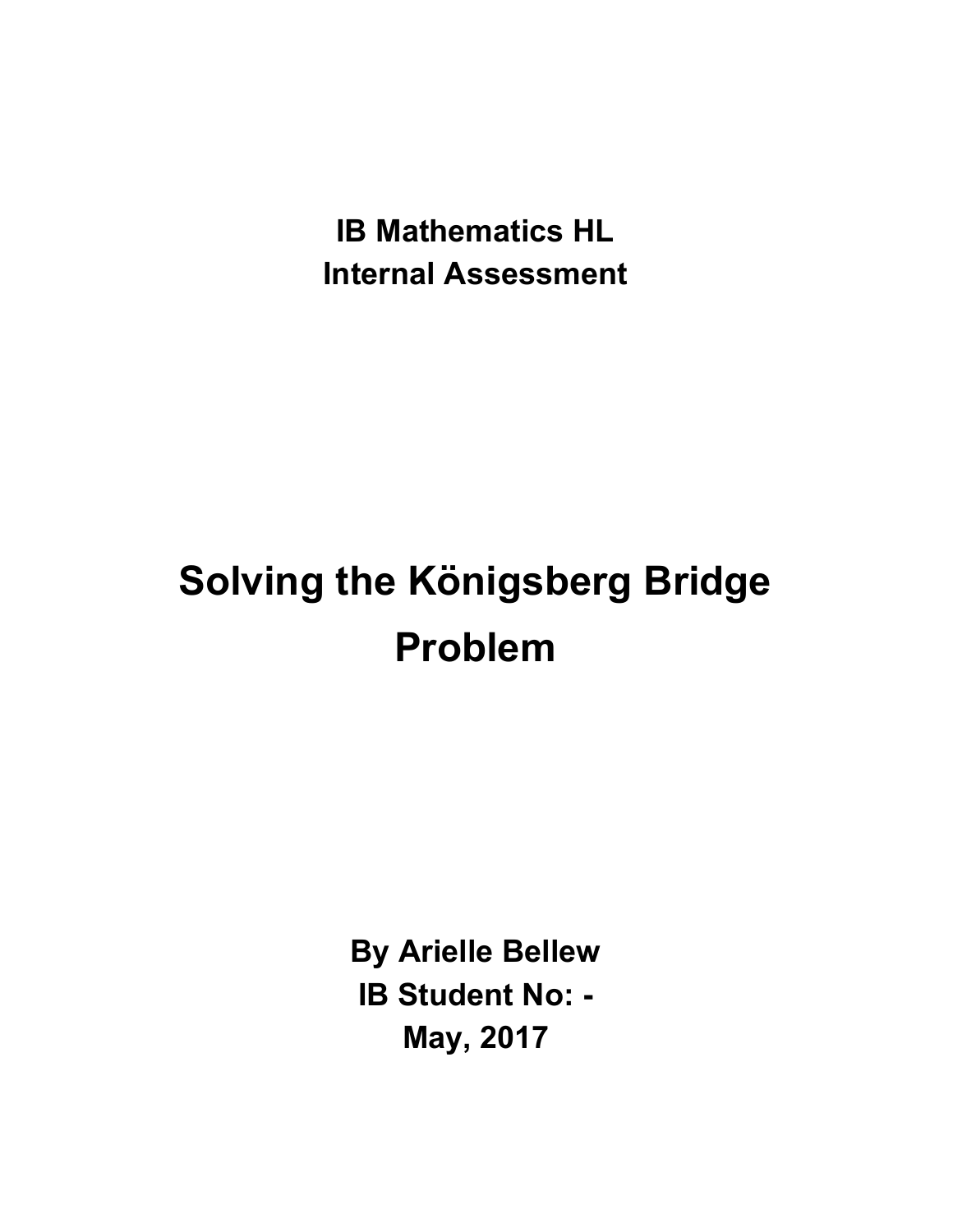# **Solving the Königsberg Bridge Problem**

### **Introduction**

I decided to explore the Königsberg Bridge Problem for my Internal Assessment. The problem first came to my attention in a video game I own where the player has to solve various logic problems in order to continue. One of these problems had to do with finding a path through an area that traversed every road once and only once. I did not realize it at the time but it was similar to the Königsberg Bridge Problem in that the requirements for the solution were the same and the setup of the roads was comparable to the setup of the bridges. After doing research on the topic, I learned that there was a mathematical way to solve the problem that stemmed from the branch of mathematics known as graph theory. By transforming the setup of the bridges into a graph, I could easily find whether or not there actually was a path and the exact path that could be taken to fulfill the requirements of the problem. This was the method used originally by Euler to find the solution to the Königsberg Bridge Problem back in the early 1700s when the problem was first presented.

## **Background**

The Pregolya River runs through the city of Kaliningrad, Russia. In the past, the city was known as Königsberg and was a part of Germany. The river then split around an island in the middle of the city then briefly came back together before finally splitting into two separate rivers. In order to travel between landmasses, the people of Königsberg built seven bridges crossing the river.



As a way of entertaining themselves, they devised a game where they tried to cross every one of the bridges once and only once, and some tried to both start and end at the same place as an extra challenge. However, none could accomplish either task no matter how much they tried. Eventually, the problem was posed to mathematician Leonhard Euler who tried and failed to solve it and who then declared that the problem actually had no solution at all.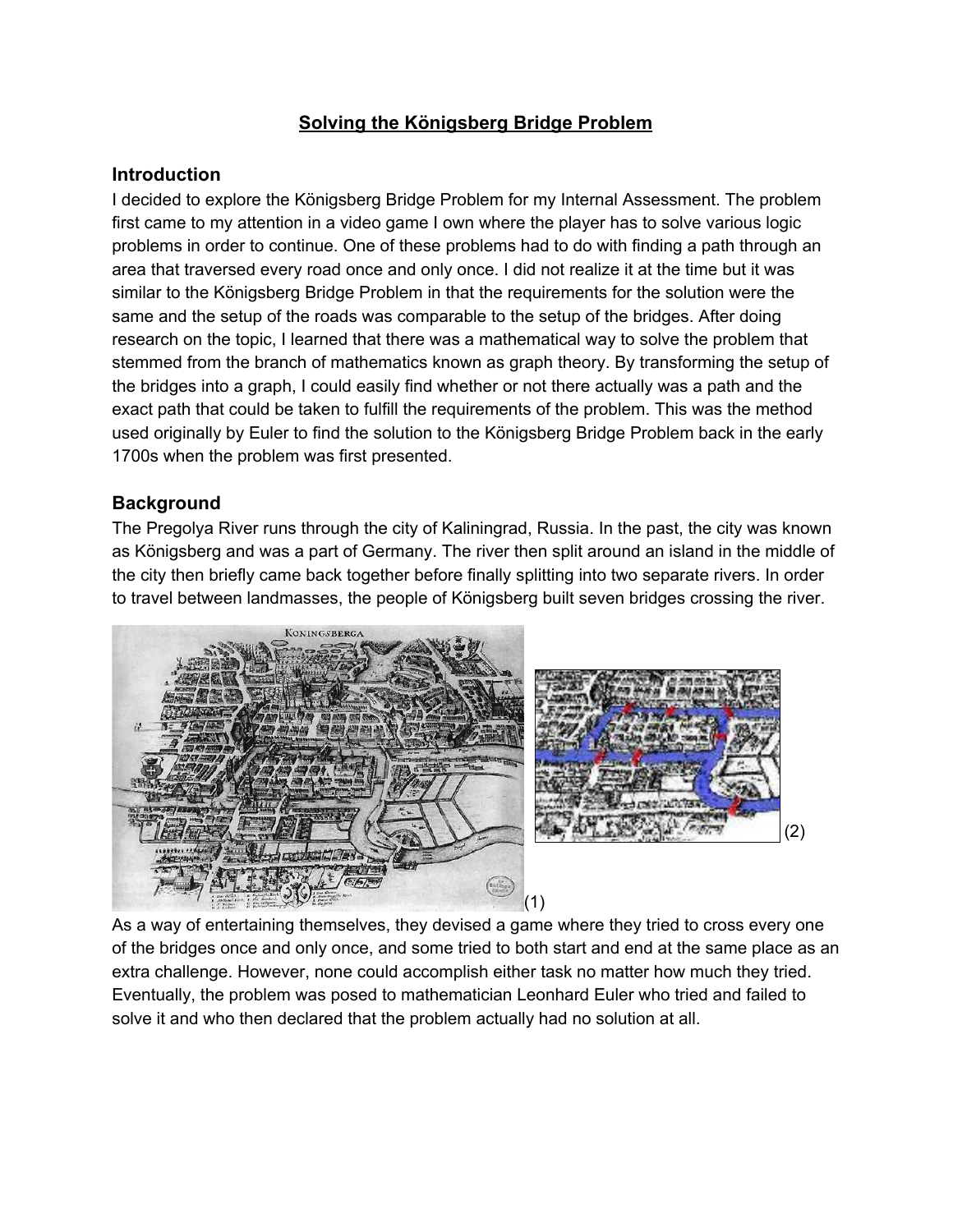## **Euler's solution to the original bridge problem**

The criteria for the original problem was to find a path across all seven bridges without crossing any bridge twice. Euler realized that trying to find a path by drawing the layout of the bridges and connecting them various ways would take a lot of time and would not necessarily result in a path that fulfilled the criteria. Instead, he made the problem into a graph problem. He made each bridge an edge, and each landmass became a node or vertex labeled by an uppercase letter (A through D). In the context of graphs, which are sets of vertices and edges, edges are lines that connect two nodes, while vertices or nodes are defined points of a graph, and the number of edges that connect to a vertex is that vertex's degree. The graph he made to represent the Königsberg bridges was similar to graph 1 pictured below.



In this graph, each of the four nodes have an odd degree which means they have an odd number of edges connected to them. Vertices A, C, and D all have a degree of three while only vertex B has a degree of five. If you start the path at one of the vertices with odd degree, you can visit each node but one of the bridges is left out of the path. In the example labeled graph 2,



the path starts at node A and then continues to node B before returning to A, then on to D, then B, then C, before finally going back to D. However, with the path detailed, one edge is left out between nodes B and C (see highlighted edge) and so the criteria for the problem is not meet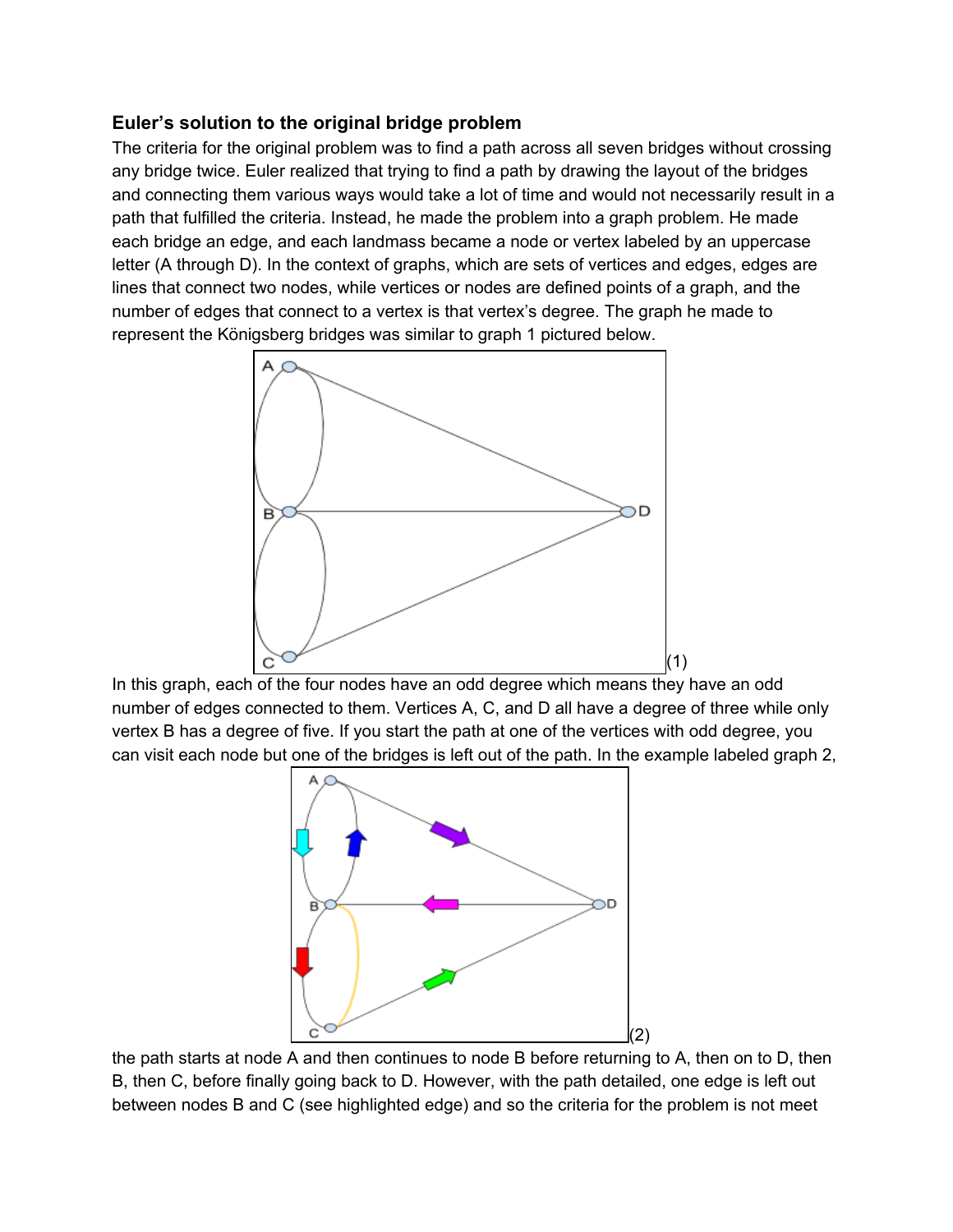because each bridge is not crossed. The path can be started at a different node or travel in a different order between the nodes, but there will always be at least one edge not left out. This is because if an odd vertex is the starting point, you have to leave, then come back, then leave again for another node. If that other node is also an odd degree, then you have to leave after coming in and then come back again and there is no other edge to allow you to leave again for the other vertices. Thus if there are odd vertices, then the path must start and end at an odd vertex. However, there can only be one start and one end point so there can only be at most two vertices of odd degree in a graph. This graph has four vertices of odd degree so it is not possible to have a Eulerian path, or a path where each edge is used once and only once. Using this reasoning, Euler said that there is absolutely no path over the Königsberg bridges.

# **Application**

Eventually, this problem and the solution or lack of solution to it became the start of graph theory along with the conclusions that came from the problem. Graph theory is a branch of mathematics that studies networks of points connected by lines. The Königsberg bridge problem was one of the first problems in this subject and led to the first theorems. The theorems in the terminology of modern graph theory state that "If there is a path along edges of a multigraph that [t](https://www.merriam-webster.com/dictionary/traverses)raverses each edge once and only once, then there exist at most two vertices of odd degree" (Carlson). In this context, a multigraph is when any two vertices are connected by more than one edge, for example the graph created to represent the Königsberg bridges. A further extension of this theorem states that "if the path begins and ends at the same vertex, then no vertices will have odd degree" (Carlson). Together these statements create a foundation for modern graph theory. In addition, Euler's work with the Königsberg bridge problem also led to the beginnings of the branch of mathematics known as topology or more specifically the topology of networks. The branch of topology studies properties of shapes that do not change when shapes are transformed while the topology of networks focuses on properties of networks that do not change like the number of edges and vertices and the degree of the vertices. Without Euler's work on the bridges of Königsberg, graph theory and topology would not be what they are today as there would not be a foundation for the subjects.

# **Alternate Versions of the Königsberg Bridge Problem**

After researching and thinking about the solution and conclusion for the original Königsberg bridge problem, it came to my attention that the graph can be slightly changed so it is possible to solve. One of the changes would be to take away one bridge. Then there would be six edges between four nodes. One of the possible layouts if one edge was removed would look like the graph featured below labeled graph 3.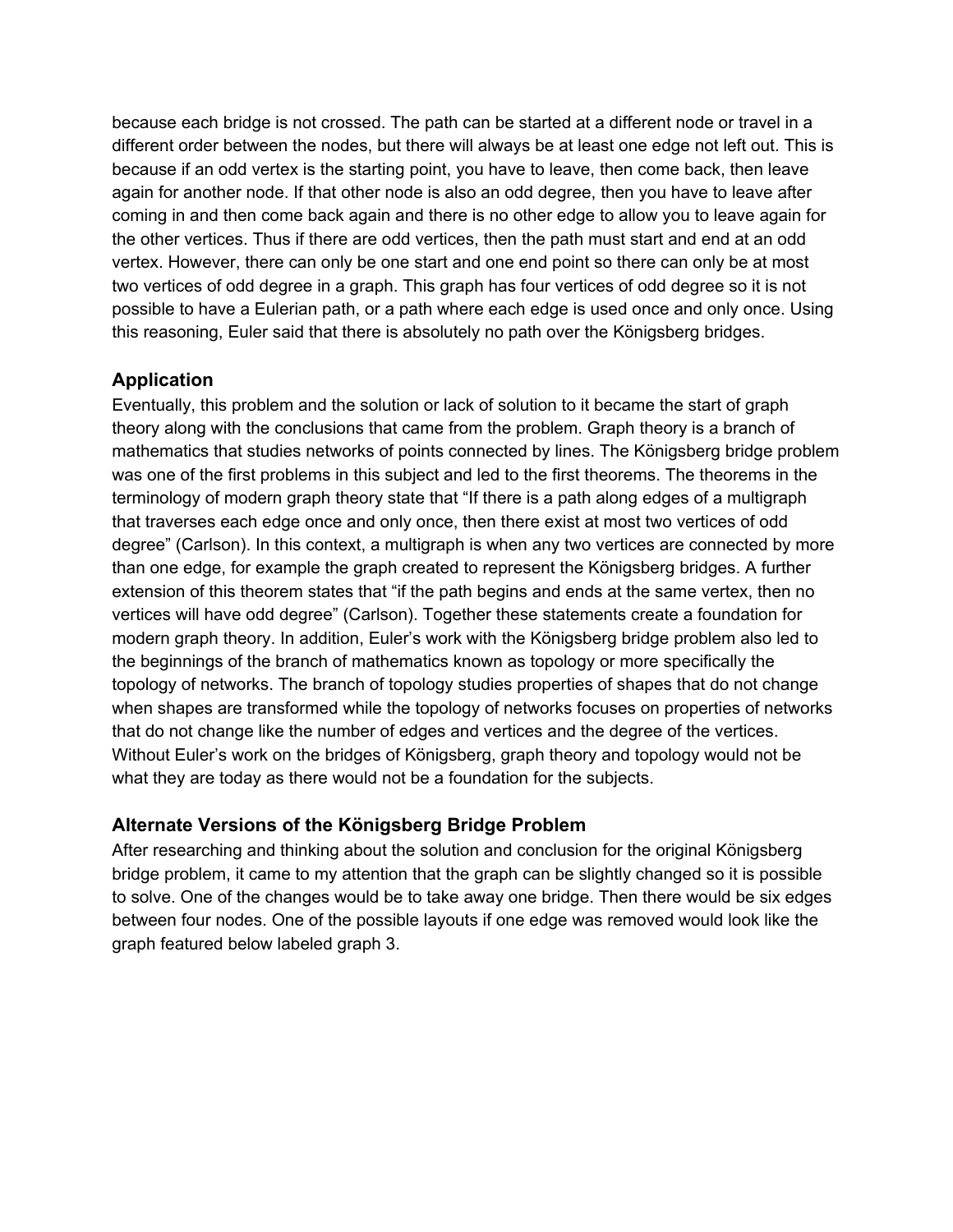

Here, one of the edges between nodes A and B has been removed. As a result, nodes A and B have an even degree of two and four respectively while nodes C and D each have an odd degree of three. Therefore there are only two vertices with an odd degree so a Eulerian path is possible for this network. However, for the path to cross each and every edge once and only once, the path must start at a node of odd degree and end at a node of odd degree. One of the possible paths for this graph is shown on graph 4 with arrows showing the direction of the path.



This specific path starts at node C then continues to node B, then A, then D, back to B, then C, before ending at node D. While this layout has proven to have a Eulerian path, any layout with one bridge removed would also have a Eulerian path as there would always be two nodes with an even degree and two nodes with an odd degree because of the layout of the original graph. In fact, if the outer edge between nodes A and B was removed, the resulting graph would be the same as the one featured. Also, if either one of the edges between nodes B and C was removed the resulting graph would simply be a reflection of the graph pictured so the path shown would still be possible so long as it was flipped vertically.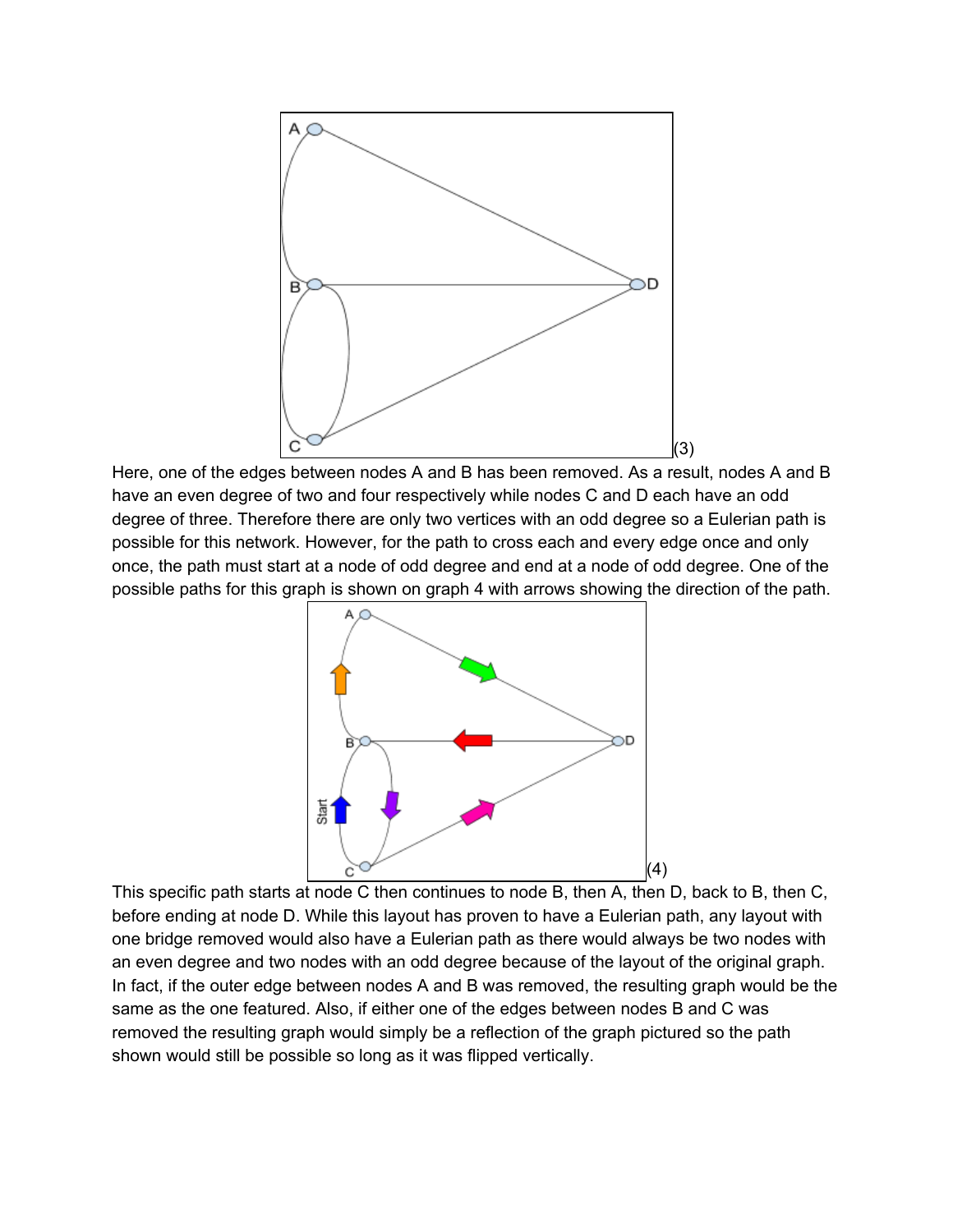There are also other ways than removing one edge to alter the original graph so that there is a solution. One of them is to add an edge between nodes to the graph. This would result in a graph with eight edges and four nodes like the possible example in graph 5.



In this example, one edge has been added between nodes A and D. this causes both nodes A and D to have a degree of four while nodes C and B remain unaltered with a degree of three and five respectively. Thus this graph has only two nodes of odd degree with two nodes of even degree so according to the theorems of graph theory, there is a Eulerian path possible for this graph. However, like with the graph shown previously, the path must start at a node of odd degree and end at a node of odd degree. In the graph shown below and labeled graph 6, a possible Eulerian path is depicted with arrows showing the direction of the path.



The path begins at node C before going to B then back to C, then to node D, then A, before node B, then back to A, then D, before ending at node B. This is only one of the many possible paths for this graph and this is only one of the many possible graphs with one edge added to the original layout. The extra edge could have been added between any of the two nodes and still there would have been a Eulerian path because there would be two nodes with even degree and two with odd degree. If the eighth edge was instead added between nodes C and D, the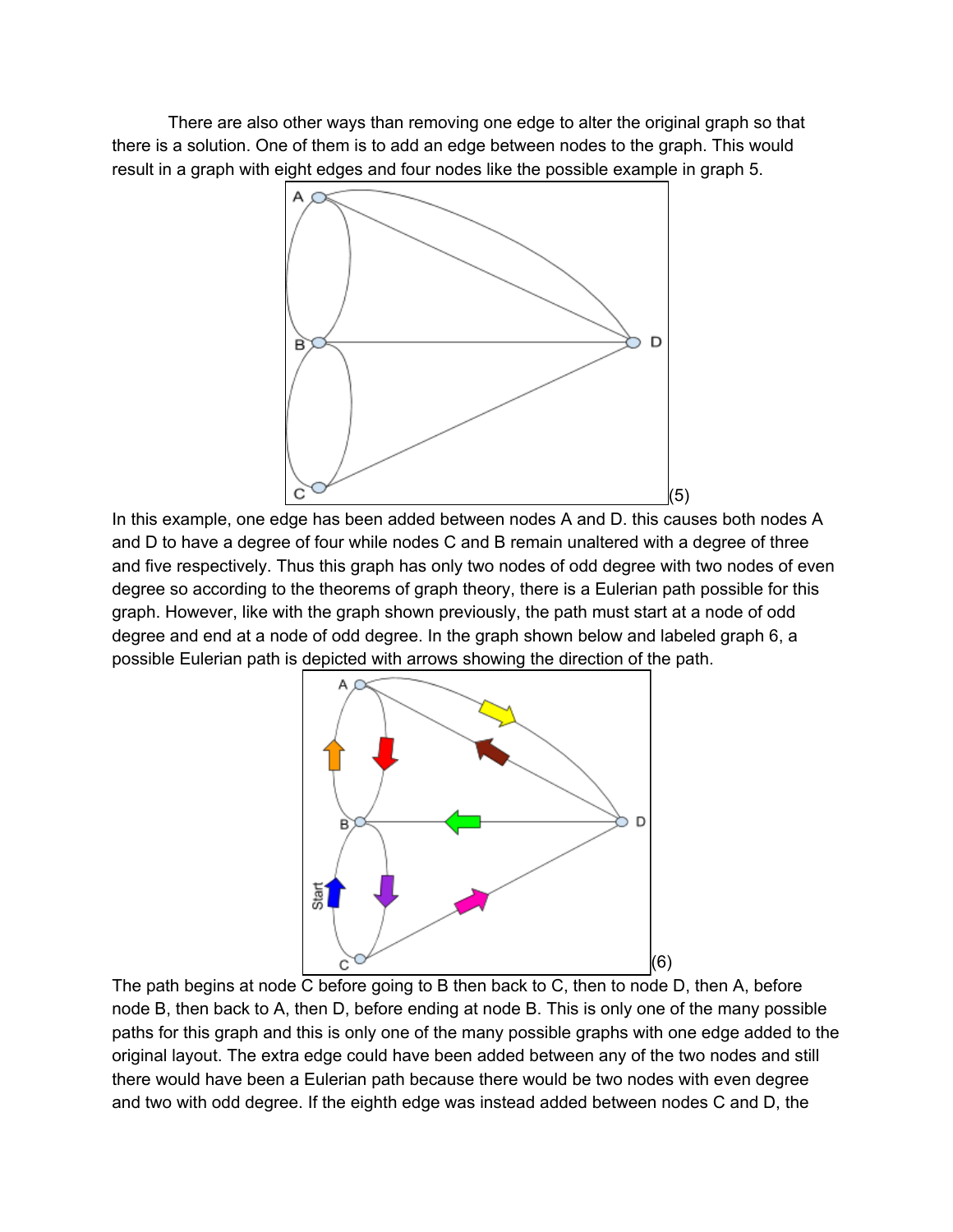resulting graph would be the reflection of the graph pictured here, and the path featured could also then be reflected to fit the resulting graph.

While adding or removing one edge results in a Eulerian path and satisfies the requirement of a path that crosses each bridge once and only once, it does not satisfy the additional requirement of a path that starts and ends at the same point. A path that crosses each edge once and only once and that starts and ends at the same point is called a Eulerian circuit or Eulerian cycle. For this to occur, no vertex of the graph can have an odd degree because if there is an odd degree, then the path has to either start or end there, but it cannot do both. If the path starts at the node with odd degree, the path leads out, comes back, then goes out again,but there is not another edge so it can come back and end there as well. If the path ends at a vertex of odd degree, it is a similar situation with pairs of edges being used to come in then go out and the remaining edge being used to come in at the end, but there is no other edge that could have been used to leave at the very beginning of the path which means the path started at another point. With the graph made from the Königsberg bridges, removing or adding only one edge is not enough to make all four vertices have an even degree. For that to occur, at least two bridges have to be added and at least two bridges have to be removed. For the added edges, the first edge can be added between any two nodes, but the second edge has to be added between the two nodes not connected by the first added edge so that all nodes than have an even degree. For instance in graph 7, the first edge can be added between nodes A and D, but nodes B and C still have odd degrees so the second edge has to be added between them. For the removed edges, any edge can be the first edge removed, but in order to end with all nodes having an even degree, the second edge removed has to be one of the edges between the nodes not connected to the first edge removed. For example in graph 8, the edge between vertices A and B is removed first, but nodes C and D still have odd degrees so the second edge removed has to be the one connecting those two nodes. If all nodes on the resulting graphs have an even degree, then the graph is a Eulerian circuit and a path can be started at any vertex and end at that same vertex thus fulfilling the extra requirement of the Königsberg bridge problem.



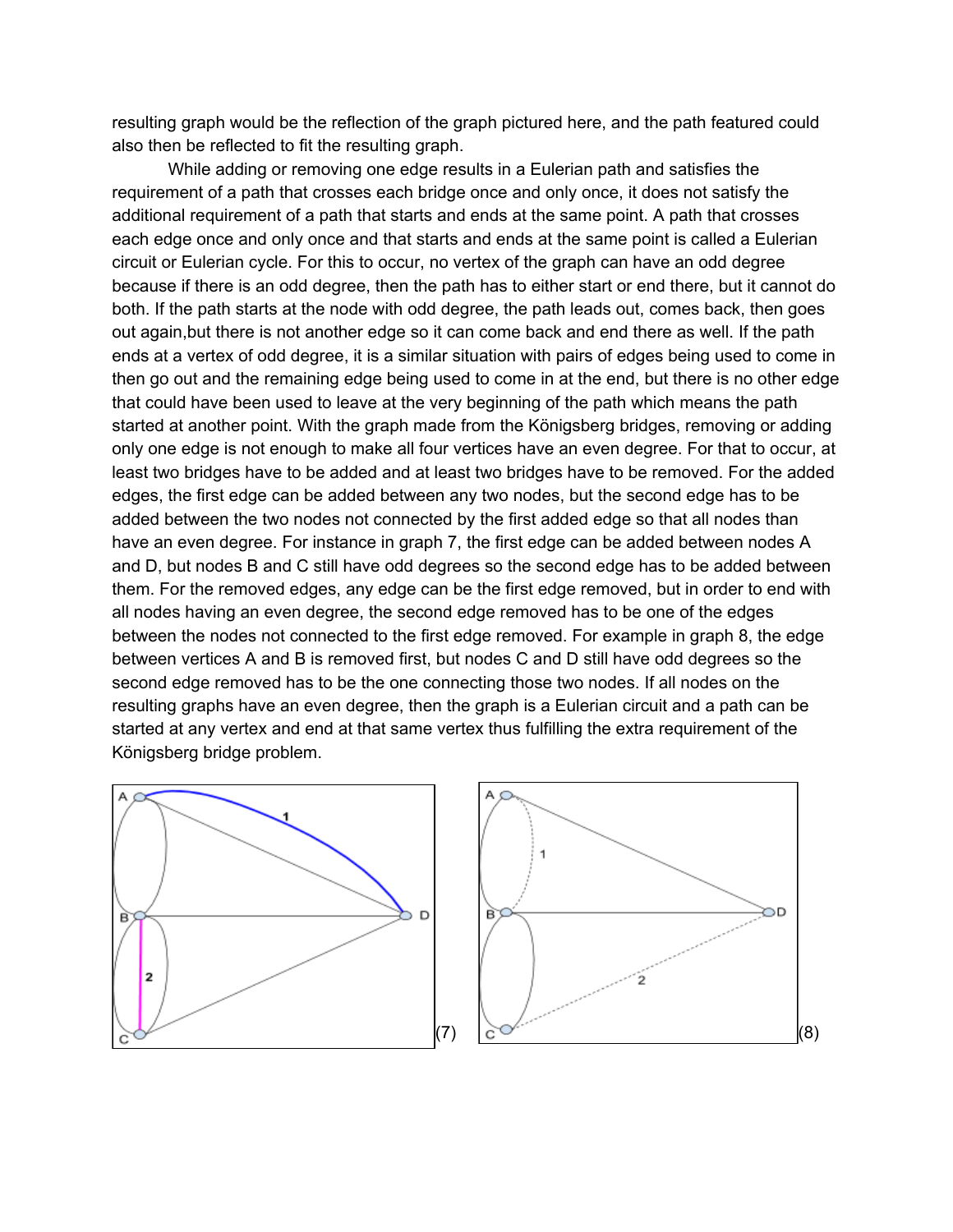## **Conclusion**

With the original layout of the seven bridges of Königsberg, it is impossible to find a path that crosses each and every bridge once as both the people of Königsberg discovered by trial and error and as Euler discovered using proofs based in the branch of mathematics known as graph theory. However, be adding or removing one or more bridges a path can be found and can depending on the number and choice of bridge result in a circuit being possible. Over time, the city of Königsberg became the city of Kaliningrad and the seven bridges crossing the Pregolya were altered so that they resembled those in graph 9. One of the bridges between nodes C and B was destroyed along with one of the bridges between nodes A and B. Also, the remaining bridges between C and B and between A and B were connected by a stairway above the island landmass that corresponds to node B. In this layout, there is still no way to start at one node and travel across all bridges once and end at the same node, or in other words no Eulerian cycle. However, there is now a Eulerian path possible if the path is started at node D, goes through nodes C and then A before returning to pass through D, and finally ends at node B as shown in the graph labeled 10.



### **Reflection**

I enjoyed investigating the Königsberg bridge problem as it gave me the chance to learn more about a branch of mathematics I had previously had very little exposure to and about a simple solution to a problem I had encountered before. Learning about graph theory was interesting because I did not realize it was actually a viable branch of mathematics before this, and a very extensive and involved branch at that. I also found it interesting that a complicated logic problem like the Königsberg bridge problem could be solved so easily and quickly as whenever I came across a similar problem in the past, it took me a good amount of time to figure it out and sometimes I could not even find a solution at all. Additionally, I enjoyed finding out about the origins of the problem as I had not known anything about where the problem or the solution came from previously. Overall, by completing this investigation, I was able to not only gain a better understanding of certain mathematical topics, like graph theory and associated problems, but also expand my knowledge of mathematics and the history associated with it.